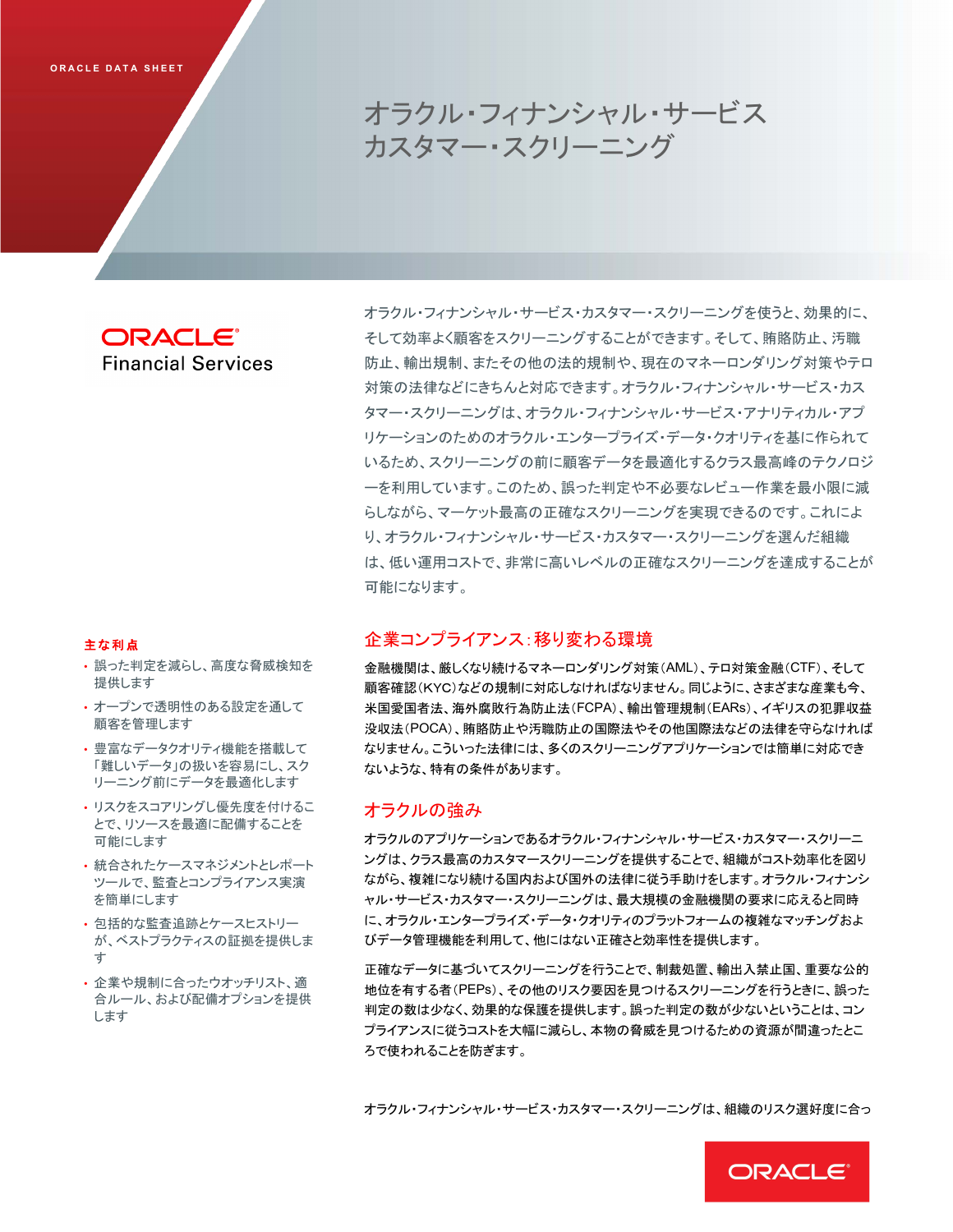## 企業に合わせた規模

- 複数の表記法や言語で、グローバルな スクリーニングをサポートします
- スクリーニングの方針や設定について 中心となるガバナンスは維持しながら、 ローカルにスクリーニングのルールをカ スタマイズすることができます
- データマネジメントを集中させ、あらかじ め設定されたスクリーニングのひな型を 容易することで、運用までにかかる時間 を短縮します
- •輸出入禁止の国や法律のスクリーニン グを単純化するために、同名や地理参 照データを簡単に搭載することができま  $\overline{d}$
- マルチテナントのソリューションが、スク リーニングの集中化や地域化を可能に します

## 主な特徴

- 一度にリアルタイムのスクリーニング
- 高度なデータ準備技術
- 450以上の標準適合ルールを持つ高度 な適合アルゴリズム
- コンプライアンス調査に合わせたカスタマ イズ可能なワークフロー
- ケースマネジメントに公開されるリスクお よび滴合のスコアリング
- HMT、OFAC、EU、UN、アキュイティ、ダ ウ・ジョーンズ、独自のブラックリスト、ワ 一ルド・チェックなど、複数のリストデータ ソースをサポート
- プラグインの言語パックとローカライズで 複数の表記法をサポート
- 名前や地理的参照データなどの国別パッ クのオプション
- リアルタイムスクリーニングのユーザー画 面とケースマネジメントの一体化
- 適合ルールの設定の変更を追跡・報告 する機能
- 運営データヘドリルダウン方式のアクセ スを使ったコンプライアンスおよびマネジ メント報告

た調整を行ったソリューションを提供します。こうすることで、リスクを軽減しながらコンプライア ンス担当チームが最大限に効率よく規制業務に対応できる、コンプライアンスに従ったスクリ 一ニングが可能になるのです。

オラクル・フィナンシャル・サービス・カスタマー・スクリーニングは、ブラックボックスのようなソ リューションとは異なり、設定可能な適合ルール、リスクスコア、カスタマイズ可能なワークフロ 一オプションが目に見えるので、企業はどのようにスクリーニングの性能を最適化するかをよ く理解しながら管理できます。包括的なケースマネジメントでは、評価プロセスを簡潔にし、適 合可能性の詳細な追跡記録が提供されます。これにより、企業に対してリスク要因となりうる 個人やエンティティをすぐさま識別し、コンプライアンス評価や報告プロセスを効率よく管理す ることが可能になります。

オラクル・フィナンシャル・サービス・カスタマー・スクリーニングのマルチテナント機能では、異 なる適合ルールやウオッチリストを使うことで、複数の国や複数の業種の顧客データを簡単に スクリーニングすることができます。これらすべてが、権限ベースのアクセス制限を使うこと で、秘密を守りながら、しかもソフトウェアのインストールは1回で、できるのです。このソリュー ションは、次の点に対応することで、組織それぞれ特有のニーズを反映するように調整できま す。

- 制裁、PEPs、または他のハイリスク要因など、複数のリスクタイプに対するスクリーニング
- 組織の形、規模、地理的拠点の変更
- スクリーニングの頻度の調整
- 変わり続ける規制要件

# 重要な差別化要因

## リスクの優先順位をつける

あらゆるリスクの可能性を素早く減らすためには、コンプライアンス担当チームが、最大リスク とされる適合結果を素早く識別することがとても重要になります。これにより、組織は緊急の調 査を開始し、必要に応じて改善策を講じることが可能になります。オラクル・フィナンシャル・サ 一ビス・カスタマー・スクリーニングは、リスクスコアと滴合スコアを割り当て、もたらされた驚異 と、その適合正確性についての自信の度合いを示します。スコア付けをすることで、自信が低 いもの、あるいはハクが低いものは素早く、簡単に解決済みにし、作業量を最小限に減らし ます。こうすることで、各ケースを評価する担当者は、最も緊急性の高い警告に力を注ぐこと ができます。

#### 正確性を高める

貿の低い顧客データやウオッチリストデータでは、誤った判定が多くなり、正確にリスク要因を 見つけることができず、結果としてコンプライアンスに従えないというリスクを負う可能性があり ます。オラクル・フィナンシャル・サービス・カスタマー・スクリーニングは、タイプミスを見つけて 修正、さらに名前や日付の別の書き方、スペルミス、移転、欄違いの名前や国データなどを、 スクリーニングする前に見つけるなどの、高度なデータ準備技術を提供しています。このよう にして目的に合ったデータが作られているオラクル・フィナンシャル・サービス・カスタマー・スク り一ニングの高度な適合アルゴリズムには、さらに、配置時間を減らし効果を最大限にするた めの450を超える標準適合ルールが含まれています。

# リストデータの柔軟性

オラクル・フィナンシャル・サービスの『カスタマースクリーニング』は、米国財務省外国資産管 理局(OFAC)、イギリス大蔵省、欧州連合(EU)、そして国際連合(UN)などを含む、全ての主 要な国際制裁リストからデータを受け取るようにあらかじめ設定されています。さらに、アキュ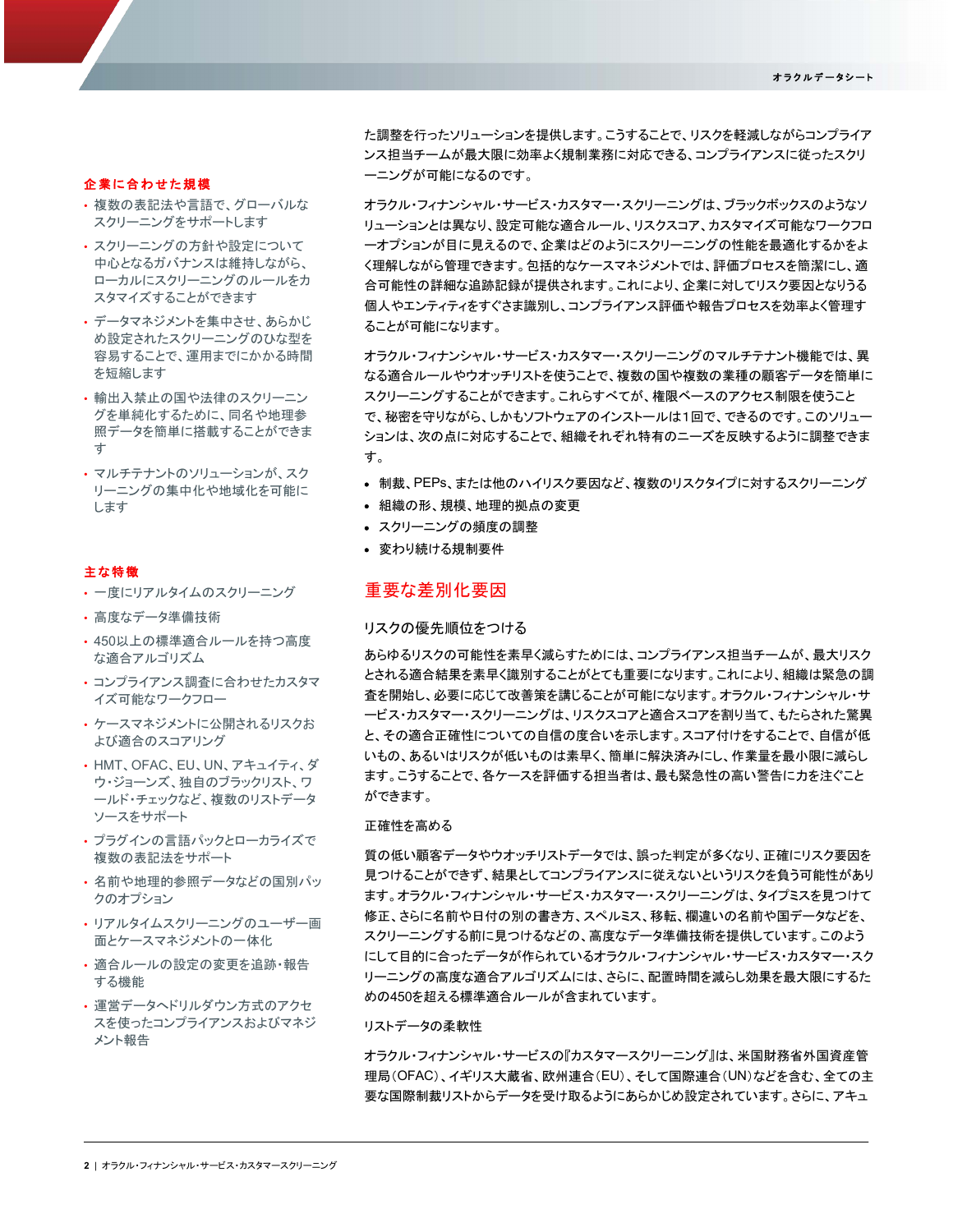イティ、ダウ・ジョーンズ、ワールド・チェックなどの、主要な商業制裁やPEPリストの提供者と つながる特設機能も含まれています。さらに、プライベートリスト画面から、社内独自のブラッ クリストについても簡単にスクリーニングできます。

## 䝸䜰䝹䝍䜲䝮䛾䝇䜽䝸䞊䝙ン䜾

オラクル・フィナンシャル・サービス・カスタマー・スクリーニングは、新規の顧客があるとき、あ るいはその場その場で、フロントオフィスのスタッフがスクリーニングを行うことを可能にしま す。独自のフロントエンドのアプリケーションを使う場合でも、オラクル・フィナンシャル・サービ ス・カスタマー・スクリーニングが提供するリアルタイムのスクリーニング画面を使う場合でも、 各事業部は、複雑で長期にわたる統合プロジェクトを始める必要なしに、顧客のデータエント リーを自分たちに合わせたプロセスで素早く実行することができます。

#### ベストプラクティスの共有

オラクル・フィナンシャル・サービス・カスタマー・スクリーニングの設定管理機能を使うと、組織 全体で適合ルールを管理、監査、そして共有することが簡単にできるようになります。リスク特 性分析をするためのスクリーニング設定がシンプルに報告されるので、監査が行いやすくなり ます。スクリーニング設定への変更は監査ファイルに保持されるので、規制当局に対するデュ 一ディリジェンスを実演しやすくなり、またより確実に組織全体で一貫したスクリーニング方針 を使用することができます。

#### 素早い配備

スクリーニングソリューションをどれにするか決めたら、素早く、そして安全に保護することがと ても重要です。条件があまり複雑でないお客さまには、オラクル・フィナンシャル・サービス・カ スタマー・スクリーニングの標準設定と標準画面のオプションを提供することで、スクリーニン グを実施に行う前の配備にかかる時間と関連コストを最小限に抑えます。

## 正確性とスピードのある報告書

オラクル・フィナンシャル・サービス・カスタマー・スクリーニングは、豊富なコンプライアンスと、 ドリルダウンで詳細なデータにまでアクセスできるマネジメントの報告書を提供しています。ま た、社内や社外に特有の条件を満たす報告書を作るオプションもあります。コンプライアンス マネジャーは、サービスレベル契約と業務目標が達成できるように、ケースアクティビティをモ ニタリングしてケース評価の作業量をリアルタイムで知り、未解決の重要なケースについてメ 一ル通知を設定し、必要であれば他のケース担当者にレビューするように再割り当てをするこ とができます。

# 「将来にわたって使える」 コンプライアンスのための投資

オラクル・フィナンシャル・サービス・カスタマー・スクリーニングは、金融犯罪およびコンプライ アンス管理のためのオラクル・フィナンシャル・サービス・アナリティカル・アプリケーション (OFSAA)のなかで運用されます。OFSAAは、金融サービス業界特有のニーズに対応した、 初の総合的なアプリケーションセットです。このシリーズは「アンチ・マネー・ロンダリング、「フ ロード」、「ノウ・コア・カスタマー」、「トレーディング・アンド・ブローカー・コンプライアンス」とい う、オラクル・フィナンシャル・サービスによる、クラス最高のリスクおよびコンプライアンスの行 動検知アプリケーションで構成されています。金融犯罪およびコンプライアンス管理のための OFSAAは、安定したデータモデルと統合的なダッシュボードの機能を利用する、エンド・ツー・ エンドのアプリケーションを提供し、会社全体の金融犯罪やコンプライアンスに関わるすべて のアクティビティを、ひとつの透明性の高い相対的なビューで見せることができます。

オラクル・フィナンシャル・サービスは、コンプライアンス違反のリスクやコンプライアンス全般 のコストを高めるような、業務の非効率性を見つける手助けをします。